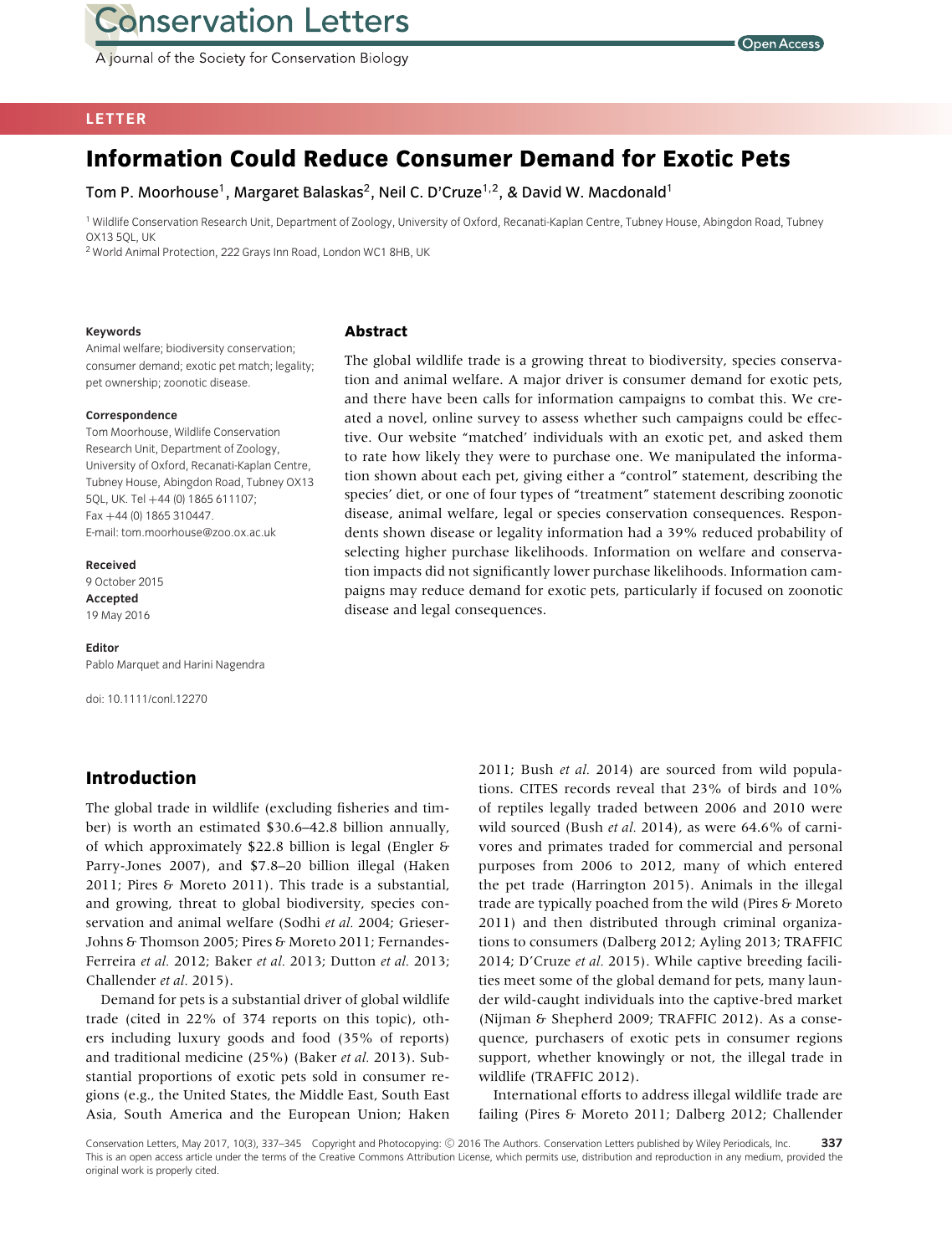

**Figure 1** A site sketch of the website, [www.exoticpetmatch.com,](http://www.exoticpetmatch.com) which hosted our survey. (A)–(H) Show the path of respondents' progression through the site and the options available at each step. The initial seven pages (A–G) did not vary between respondents. The species and information presented on the final page (H–J) varied between respondents in accordance with the experimental design (I and J show control and disease statements for one species).

*et al.* 2015). There have been recent calls for measures in addition to CITES enforcement including reducing consumer demand through educational and public awareness campaigns (Hayman & Brack 2002; Courchamp *et al.* 2006; Dalberg 2012; Baker *et al.* 2013; Challender *et al.* 2015). To be effective, such campaigns must understand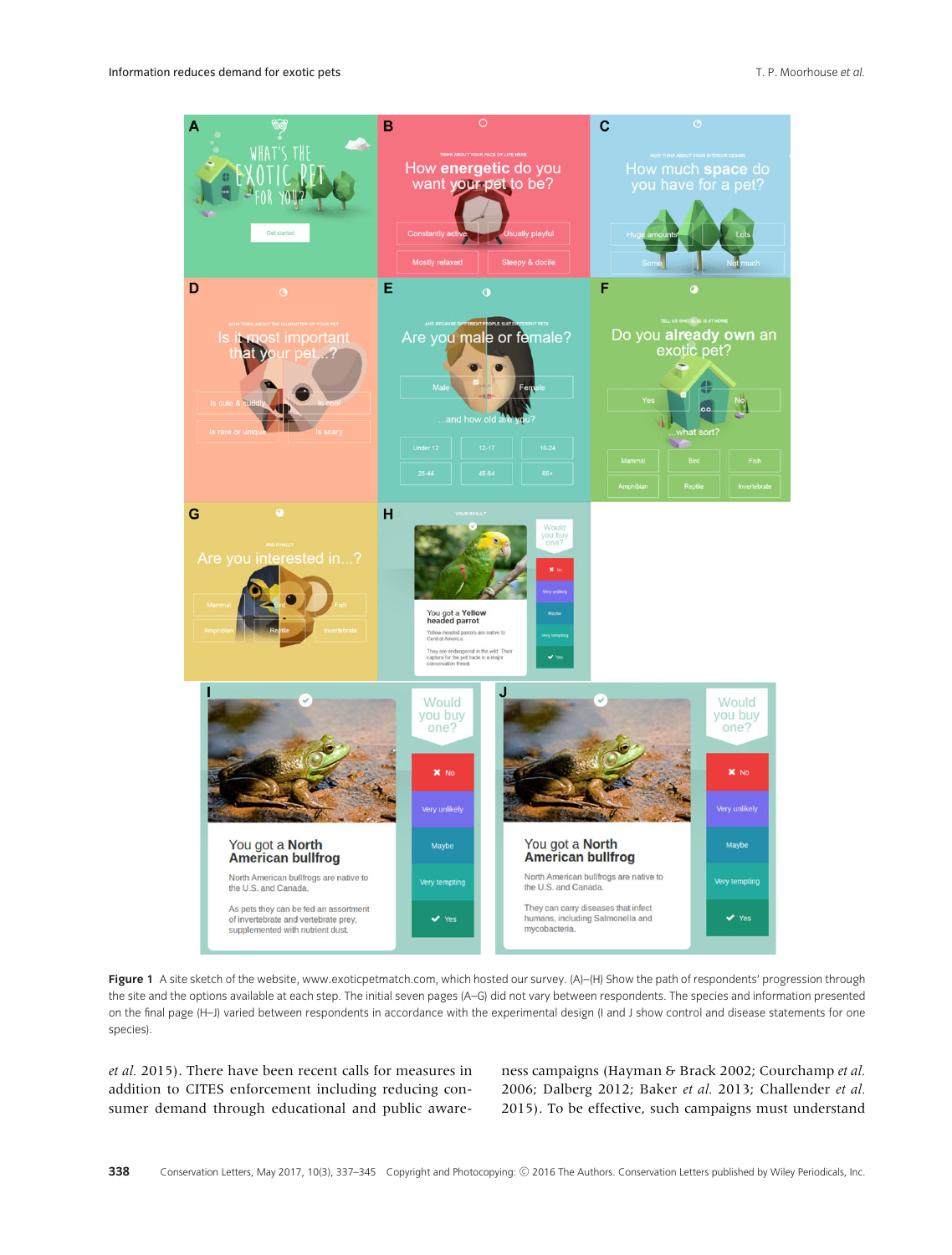|                                                   |                                                                                          | Control statements                                                                                                               | Treatment statements                                                                                                             |                                                                                                                           |                                                                                                              |                                                                                                                         |  |
|---------------------------------------------------|------------------------------------------------------------------------------------------|----------------------------------------------------------------------------------------------------------------------------------|----------------------------------------------------------------------------------------------------------------------------------|---------------------------------------------------------------------------------------------------------------------------|--------------------------------------------------------------------------------------------------------------|-------------------------------------------------------------------------------------------------------------------------|--|
| Name                                              | Diet in wild                                                                             | Diet as pet                                                                                                                      | <b>Disease</b>                                                                                                                   | Welfare                                                                                                                   | Legality                                                                                                     | Conservation                                                                                                            |  |
| Gray-cheeked parakeet<br>(Brotogeris pyrrhoptera) | "In the wild, they<br>eat petals,<br>seeds, flowers,<br>fruit, catkins,<br>and bananas." | "As pets, they can<br>be fed<br>commercially<br>available pellets.<br>supplemented<br>with fruits.<br>vegetables, and<br>seeds." | "They can carry<br>diseases that<br>humans can<br>catch including<br>psittacosis,<br>tuberculosis,<br>and paramyxo-<br>viruses." | "They are often<br>transported<br>from the wild in<br>conditions that<br>lead to severe<br>welfare issues<br>and deaths." | "Their<br>international<br>trade is illegal as<br>is possession of<br>an individual<br>from this<br>source." | "They are<br>endangered in<br>the wild. Their<br>capture for the<br>pet trade is a<br>major<br>conservation<br>threat." |  |

**Table 1** An example set of control and treatment statements for one species, the gray cheeked parakeet (*Botogeris pyrrhoptera*)

the factors that influence customers' behavior, and must deliver the correct message through the right communications medium (Dalberg 2012; Challender *et al.* 2015). While a lack of information can be a barrier to changing behavior (Schultz 2002), information alone will not necessarily motivate individuals to alter their behavior (Stern 2000). Current demand reduction campaigns typically highlight biodiversity or welfare issues (e.g., Born Free 2016), and sometimes zoonotic disease and legal consequences of purchasing exotics (e.g., Henn 2015; EcoHealth Alliance 2016), but the extent to which these types of information might reduce demand is uncertain.

We undertook an experimental, Web-based survey to ascertain whether consumers' desire to purchase exotic pets might be reduced by the provision of negative information concerning the consequences of such a purchase.

## **Methods**

### **Experimental design**

Our website, [www.exoticpetmatch.com,](http://www.exoticpetmatch.com) engaged respondents by offering to "match" them with an ideal exotic pet (Figure 1). Seven initial pages (Figures 1A–G), promoted "buy in" from respondents while deriving demographic data for analysis. Respondents entered demographic and preference information including their taxon of interest (mammal, bird, reptile, fish, amphibian, invertebrate) (Figures 1A–G) and were then sent to an eighth page which showed their "matched" species, gave information about it, and asked them whether they would buy one (responses: "No," "Very Unlikely," "Maybe," "Very Tempting" and "Yes") (Figures 1H–J). Our experiment manipulated the information provided on this page. For a given species and respondent the site either showed one of two types of "control" statement, which described the species' diet in the wild or as a pet, or one of four types of "treatment" statements (Table 1; Figures 1I and J). Treatment statements comprised text outlining: the inherent risk of zoonotic disease the pet might represent; the legal implications of owning the pet; the animal welfare implications of buying the pet, and; the conservation implications of buying the pet (Table 1). These types of information are commonly used as "levers" to influence the trade in wildlife (Baker *et al.* 2013). The experimental design therefore comprised two controls and four treatments, with respondents' selected likelihood of purchase forming the response variable. The "matched" species were randomly selected from within the respondents' taxonomic group, stratified by the size of the animal (large and small, to suit respondents' living space). Each type of statement had an equal likelihood of being displayed, meaning that 2/6 (one third) of respondents were given control statements and 4/6 (two thirds) treatment statements.

Respondents were self-selecting, required to find the site through Google promoted links when searching for keywords related to exotic pet ownership. At the end of the experimental period, the website was left active but the experimental page "locked" to only display treatment statements, so that the site could act as a source of information in its own right.

#### **Experimental statements**

Experimental statements were as parsimonious as possible to maximize the likelihood of respondents reading and understanding them. All statements are presented in Table S1, but a set of example statements for one species is shown in Table 1. Any statement was a maximum of 20 words, or 120 characters. Mean word and character counts for all types of statements ranged between 11–17 words and 78–97 characters (Table 2). All treatment statements contained a keyword that defined the type of information conveyed: statements about a species' zoonotic potential contained the word "diseases," statements about a species' welfare contained the word "welfare," etc. (Tables 1 and S1). All control statements began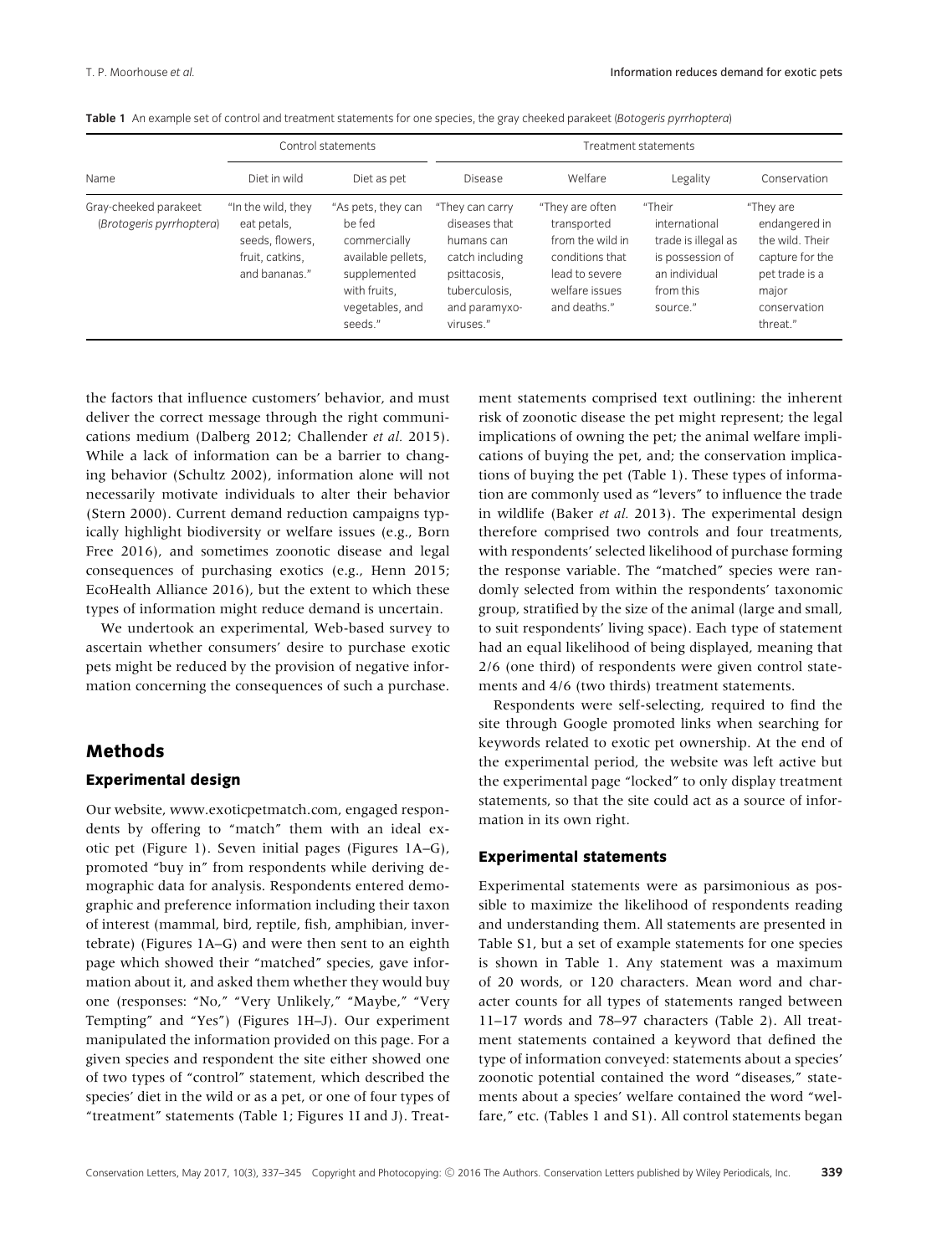with the phrase "In the wild they eat . . . " or "As pets they can be fed  $\dots$ " (Tables 1 and S1).

Not all types of experimental information were available for all species, either because some impacts did not apply or because the impact could not be conveyed within the word and character limit. We aimed to prepare statements for 10 species within each taxonomic group, but were limited by the availability of information for invertebrates, fish and amphibians (taxa, however, that were subsequently excluded from analysis due to low sample sizes). Due to the diversity of mammalian species in the exotic pet trade, and the indication from a pilot study that mammals would be disproportionately selected by the website's respondents, we created an extended stratified sample of mammals to include multiple canids, felids and primates, as well as frequently traded small mammals from other families.

Overall, we created a pool of 62 species with 303 experimental statements (see Tables 2 and S1).

## **Data collection and analysis**

We recorded respondents' selected likelihood of purchasing their "matched" pet, the experimental statement they were shown (Figures 1H and J), their selected taxonomic group (Figure 1G), the date and time of the start and end of their engagement with the website, their sex and age (Figure 1E), country (identified by IP address via [http://www.wipmania.com/en/api/\)](http://www.wipmania.com/en/api/), whether they already owned a pet and if so which taxonomic group (Figure 1F) and their responses to the initial pet energy, pet characteristic and pet space questions (Figures 1B–D). Partial responses, in which users did not complete the survey, were not retained. Users were not prevented from revisiting the website but only the first response from a given IP address was retained. No personally identifiable information was recorded.

Our aim was to test whether treatment statements would significantly lower respondents' selected likelihood of purchasing an exotic pet relative to control statements, and whether such effects were consistent between taxonomic groups, or modified by respondents' age, sex, and country of origin. We conducted separate analyses, first examining the main effects of the treatment statements and then whether these interacted with taxonomic group or respondents' sex, age, and nationality. Responses to the experimental question were ranked from  $No = 1$  to  $Yes = 5$ , and analyzed using cumulative link models (ordinal logistical regression), employed in Program R using package Ordinal(Christensen & Christensen 2015), with a logit link function. The experimental statements formed the principal explanatory variable, with five levels (control, disease, legality, welfare, con**Table 3** Main effects ordinal logistic regression model for the effect of experimental statements on respondents' selected likelihood of purchase for a given pet

| Source                 | df | P     |         |
|------------------------|----|-------|---------|
| Country                | 4  | 7.48  | 0.112   |
| Sex                    |    | 0.159 | 0.690   |
| Age group              | 4  | 15.72 | 0.00342 |
| Pet owner?             |    | 0.486 | 0.485   |
| Available space        |    | 3.53  | 0.317   |
| Time taken             |    | 3.29  | 0.0696  |
| Taxonomic group        | 2  | 10.5  | 0.00521 |
| Experimental statement | 4  | 9.88  | 0.0424  |

*Note: N* for test was 825. All values given to three significant figures.

servation), of which the two control statements, pooled, formed the reference level for a priori treatment contrasts. Additional explanatory variables were sex, age group, country, minutes spent on the site, whether respondents already possessed a pet, respondents' available housing space and their selected taxonomic group. We did not include respondents' selected pet energy or pet characteristics as these would be confounded with taxonomic group.

For the main effects analysis, 35 responses from eight countries were pooled with those respondents whose country was unable to be determined ( $n = 88$ ) into one group called "Other." To permit analysis of the interaction terms experimental statement  $\times$  age group and experimental statement  $\times$  country, it was respectively necessary to pool the top two age categories  $(44-64, n = 143)$ and  $65+$ ,  $n = 48$ ) and all countries except the United States, the United Kingdom, and Australia into a single group.

## **Results**

We gathered complete responses from 1,305 visitors to our site between 15/07/2014 and 27/06/2015. The taxa most frequently selected were mammals (63%), then reptiles (17%,), birds (10%), invertebrates (4%), fish (3%) and amphibians (2%). Respondents were primarily from the United States (60%), then the United Kingdom (20%), Australia (7%), Canada (3%), and 10% were from eight other countries or of unknown origin.

In a pilot study of 37 participants, instructed to ensure they had read all information on each page, the minimum complete response time was 0.89 (range 0.89–2.65) minutes. We excluded faster responses, and responses from those aged under 12 years, from analysis because these respondents may not have fully understood the statements. After exclusions, only 38 invertebrate, 20 fish, and 26 amphibian selections remained, and were removed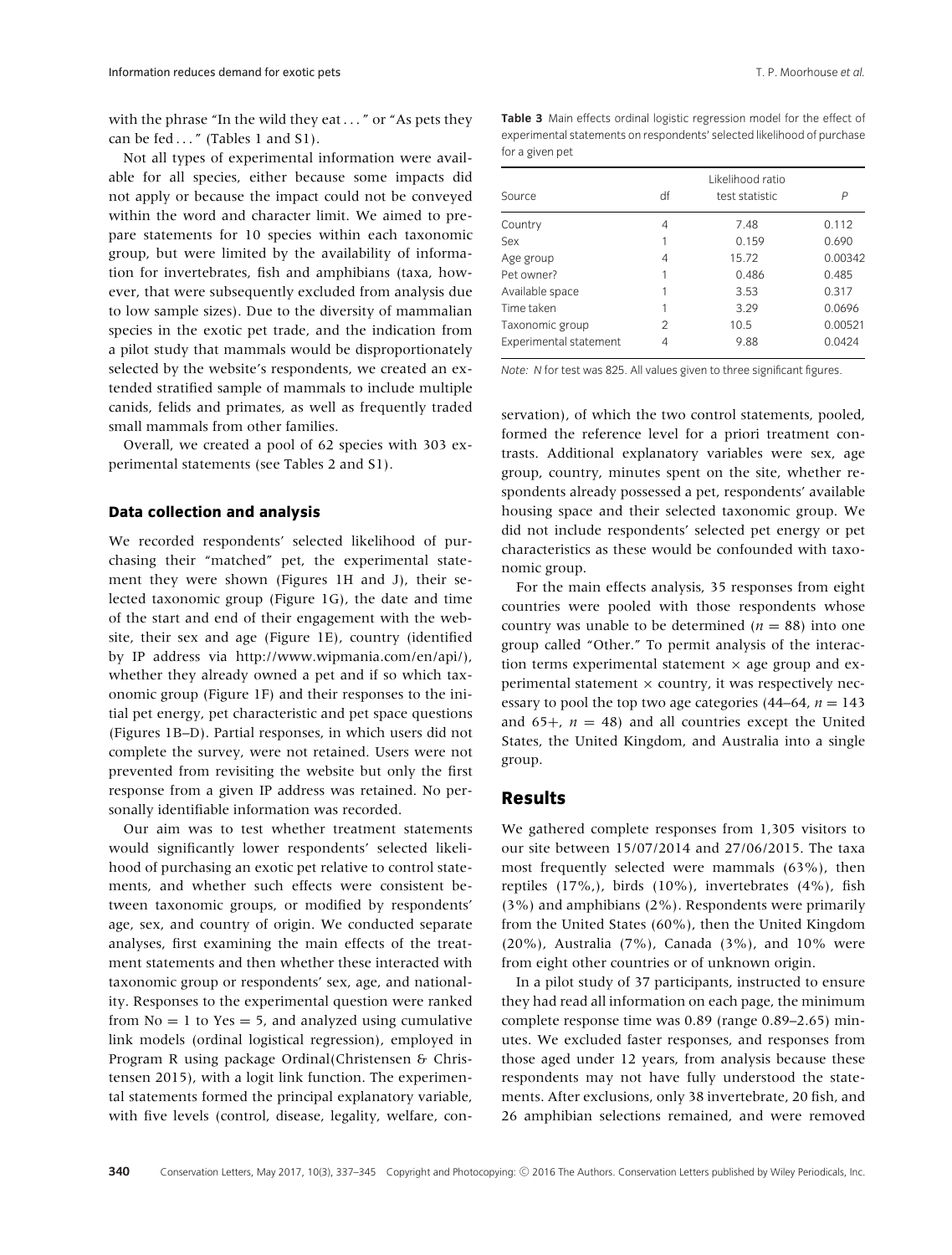| Table 2 The number of experimental statements of each type (two control, disease, welfare, legality and conservation) available for each taxonomic |  |  |  |  |  |
|----------------------------------------------------------------------------------------------------------------------------------------------------|--|--|--|--|--|
| group, and the mean number of characters comprising each statement                                                                                 |  |  |  |  |  |

|                     | Taxonomic group      |         |              |          |            |         |               |
|---------------------|----------------------|---------|--------------|----------|------------|---------|---------------|
|                     |                      | Mammals | <b>Birds</b> | Reptiles | Amphibians | Fish    | Invertebrates |
| Control (wild food) | <b>Statements</b>    | 17      | 10           | 10       |            | 9       | 9             |
|                     | Mean (sd) characters | 84 (16) | 85 (10)      | 84 (14)  | 81 (16)    | 78 (14) | 80(25)        |
| Control (pet food)  | <b>Statements</b>    | 17      | 10           | 10       | 6          | 8       | 9             |
|                     | Mean (sd) characters | 88 (10) | 95 (10)      | 86 (15)  | 83 (17)    | 84 (10) | 78 (26)       |
| <b>Disease</b>      | <b>Statements</b>    | 17      | 10           | 10       | 5          | 6       | 6             |
|                     | Mean (sd) characters | 92(7)   | 97(11)       | 82(17)   | 80 (10)    | 78 (15) | 82 (32)       |
| Welfare             | <b>Statements</b>    | 17      | 10           | 10       | ᄀ          |         |               |
|                     | Mean (sd) characters | 87 (14) | 91 (19)      | 95(11)   | 85 (16)    | 82 (34) |               |
| Legality            | No. statements       | 16      | 9            |          | 6          | 4       |               |
|                     | Mean (sd) characters | 95 (10) | 97(6)        | 96(6)    | 86 (17)    | 87(13)  |               |
| Conservation        | No. statements       | 9       | 5            | 6        | 6          | 5       | 3             |
|                     | Mean (sd) characters | 89 (14) | 93(7)        | 90 (12)  | 88 (0)     | 93 (19) | 91 (20)       |

from analysis due to concerns with low sample sizes. The final dataset comprised 826 datapoints (583 mammals, 96 birds, and 147 reptiles).

Treatment statements lowered respondents' selected likelihood of purchasing an exotic pet, relative to control statements (Table 3; Figure 2). Wald tests of the state-



**Figure 2** The effect of experimental treatments (*x* axis) on the percentage of respondents selecting a given likelihood of purchase. Percentages are stacked for clarity. For a given bar, the regions, bottom to top, represent the percentage of respondents selecting, "No," "Very unlikely" (both hashed without shading), "Maybe" (unshaded), "Very tempting," and "Yes" (both hashed and shaded). Number of respondents reported are those remaining in the dataset after exclusions of cases unsuitable for analysis. Reference lines represent the boundary of each category for responses to the control statements.

Conservation Letters, May 2017, 10(3), 337–345 Copyright and Photocopying: © 2016 The Authors. Conservation Letters published by Wiley Periodicals, Inc. **341**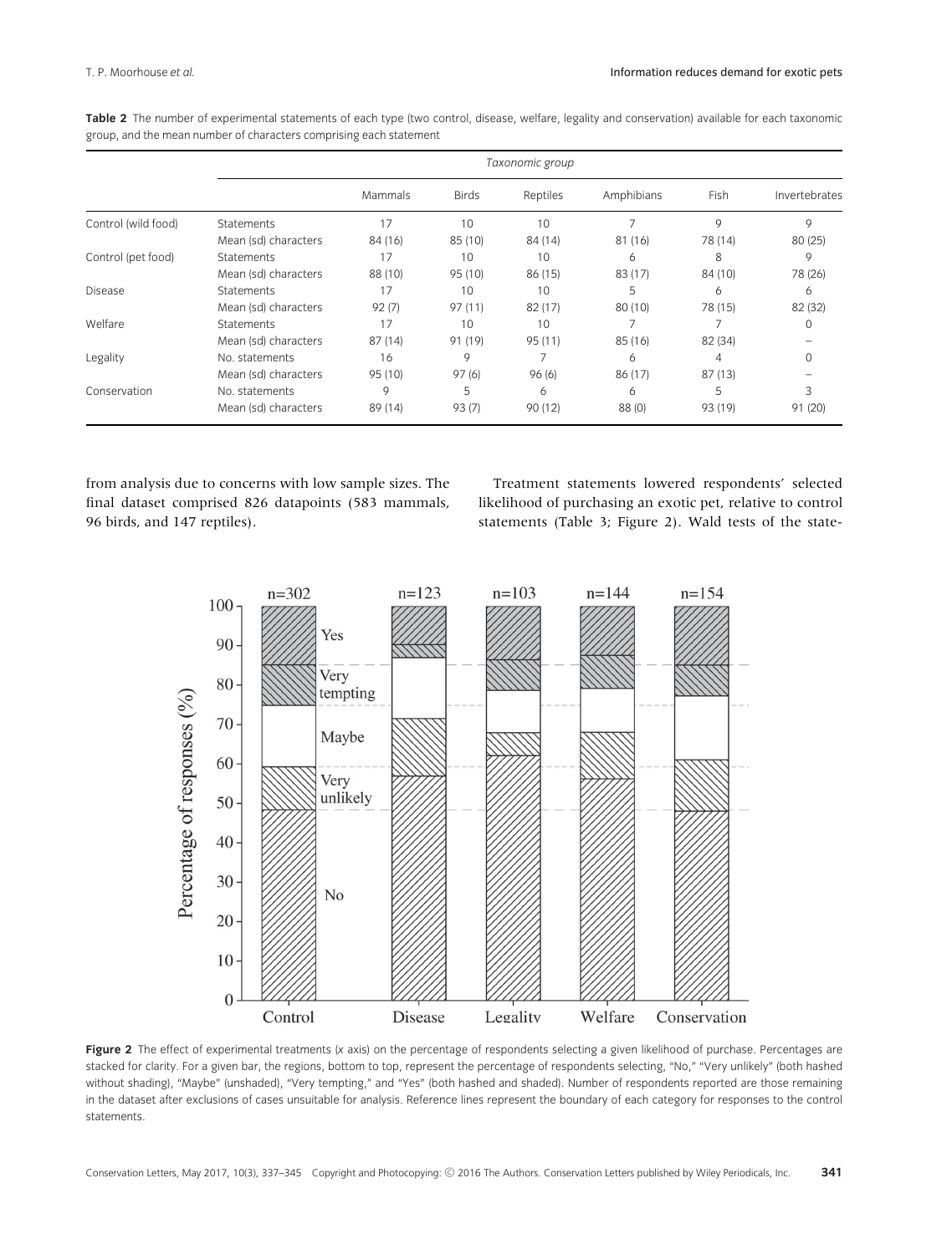ments' a priori contrasts revealed that disease statements significantly reduced respondents' selected likelihood of purchase (*n* for test = 826,  $z = -2.376$ ,  $P = 0.0175$ ) as did legality statements  $(z = -2.106, P = 0.0352)$  but the effects of welfare  $(z = -1.694, P = 0.0902)$ , and conservation ( $z = -0.215$ ,  $P > 0.82$ ) statements were nonsignificant (Figure 2).

Of respondents shown disease statements, 72% selected "No" or "Very Unlikely" (low likelihood of purchase), c.f. 59% for controls, and 13% selected "Yes" or "Very Tempting" (high likelihood of purchase), c.f. 25% for controls (Figure 2). For both legality and welfare statements 68%, selected low likelihoods and 21% high likelihoods, but the percentage of "No" responses was larger for legality statements (62%, c.f. 56% for welfare and 48% for controls) (Figure 2). All percentages for conservation statements were within 3% of those for the controls (Figure 2).

Odds ratios for the effects of disease and legality statements were 0.612 (2.5–97.5% CIs: 0.409, 0.918, respectively) and 0.615 (0.391–0.967), respectively indicating that the participants were 39% more likely to select likelihoods of purchase that were lower than in the control group. Odds ratios for welfare and conservation statement effects were 0.716 (0.487–1.05) and 0.961 (0.666– 1.38), respectively.

The effects of the experimental statements did not interact with the age group of respondents (likelihood ratio test [LR] = 19.57, df = 12,  $P = 0.0757$ ), their sex (LR  $= 2.17$ , df  $= 4$ ,  $P > 0.70$ ), country of origin (LR  $= 8.56$ ,  $df = 12$ ,  $P > 0.74$ ) or the taxonomic group selected (LR = 9.72,  $df = 8$ ,  $P > 0.28$ ) in separate models including the main effects of sex, country, age group, pet ownership, animal type, and time taken. However, respondents were twice as likely to express a higher likelihood of purchase for birds, than for mammals or reptiles: Wald test a priori contrasts for mammals and reptiles with birds,  $z = -3.273$ , *P* = 0.00107 and *z* = –2.16, *P* = 0.0306, respectively; odds ratios 0.511 (0.342–0.764) and 0.585 (0.360–0.951), respectively (Figure 3).

Likelihood of purchase did not vary between the two types of control statements used (LR =  $0.0077$ , df = 1, *P >* 0.93) in a separate analysis including main effects of sex, country, age group, pet ownership, animal type, and time taken.

# **Discussion**

Our findings indicate that informing prospective exotic pet purchasers about either the zoonotic disease risks associated with, or potential illegality of, buying exotic pets could reduce consumer demand, potentially by up to 40%. The principal ethical arguments against exotic pet ownership—that their purchase may precipitate species declines and impact on animals' welfare—appear unlikely to significantly influence consumers. Welfare information resulted in reduced likelihoods of purchase, but with smaller effect sizes—statistically significant at *P <* 0.1—than for disease and legality information. We speculate that respondents were motivated to avoid costs that might directly affect them. Contracting zoonotic disease and participating in illegal activities represent personal risks against which respondents may counterbalance any anticipated "good" of acquiring a pet. Welfare and conservation impacts could directly affect respondents through stimulating ethical concern, but these impacts occur before purchase and may be more easily discounted. Plausible explanations for the extreme relative lack of effect of conservation statements (Figure 2) are that a subset of exotic animal owners believe private exotic animal ownership to be a valid species conservation approach (Beetz 2005; Slater 2014) and that rarity (for which conservation status is a proxy) may increase species' attractiveness to some collectors (Courchamp *et al.* 2006; Lyons & Natusch 2013).

We could find no conclusive explanation for why respondents who selected birds expressed a greater motivation to purchase them than those interested in mammals or reptiles (Figure 3) but our findings were otherwise consistent across taxa: there was no indication that the effect of treatment information varied between taxonomic groups. We were, however, unable accurately to analyze data for fish, amphibians and invertebrates due to low sample sizes.

To be useful, our findings must be generalizable to the relevant portion of the consuming population. Our website engaged with a relevant survey group in a medium in which many of their activities occur, and in a manner designed to yield results with a reduced probability of biases. The Internet is heavily implicated in facilitating the trade in illegally sourced animals in consumer countries (Haken 2011; Lavorgna 2014), and online fora act as meeting places, for the exchange of information on exotic pets, and to arrange transactions (Lavorgna 2014). Hosting the survey online in the guise of an exotic pet matching tool meant that respondents were unaware that their choices formed an experimental survey, eliminating many biases that may arise from questionnaires, especially those examining a socially sensitive subject (Warner 1965; Dilman 2007; Rosenbaum 2009; Krumpal 2013). Covert recording of responses was unavoidable to avoid respondents altering their behavior but was balanced against the anticipated merit of the research and mitigated by respondents' anonymity (see British Psychological Society 2014). The self-selecting nature of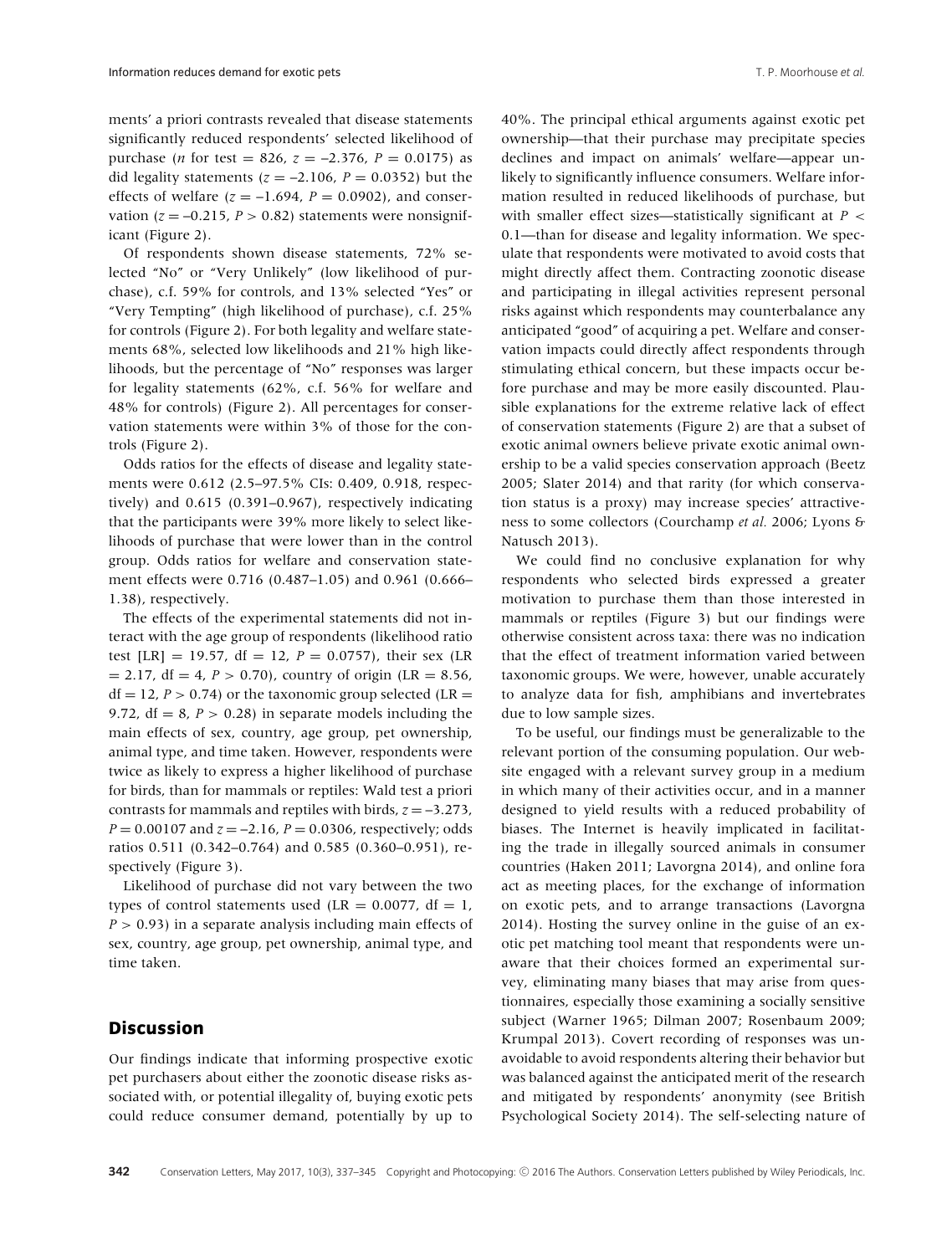

Figure 3 The effect of taxonomic group on the percentage of respondents selecting a given likelihood of purchase. For a given bar, the regions, bottom to top, represent the percentage of respondents selecting, "No," "Very unlikely" (both hashed without shading), "Maybe" (unshaded), "Very tempting," and "Yes" (both hashed and shaded). Number of respondents reported are those remaining in the dataset after exclusions of cases unsuitable for analysis. Columns in brackets were excluded from analysis, and included here for completeness.

online surveys can create bias (Bethlehem 2010) but in our case was desirable: we required respondents to find the website through internet searches, thereby increasing the probability of receiving responses only from those interested in purchasing exotics.

Our study was limited to respondents with internet access (Bethlehem 2010) and whose Web browsers searched for English language websites. While we found no discernible differences between countries in the effect of treatment statements, a number of global regions that drive demand for pets were excluded from our study (e.g., SE Asia, South America and the Middle East; Bush *et al.* 2014), and our findings may not apply to these regions.

It is possible that respondents selecting a low likelihood of buying a pet on our site may nonetheless make a purchase when faced with the real thing. We have no data to argue against this possibility, but one study of exotic pet owners in Utah found that their stated beliefs were typically reflected in their actions (Klaphake & Smith 2002). This observation notwithstanding further work could examine the longevity of the changes in attitudes we observed, and the extent to which these translate into real-world decisions. Also, our conclusions were based on information provided to respondents as written text but alternative approaches could have yielded different results—for instance, welfare campaigns using

graphic photographs could have a larger impact than text describing zoonotic or legal risks. Future work should investigate such possibilities.

Recognition is growing that wildlife protection solutions must include strategies for influencing people's behavior (Balmford & Cowling 2006; Wright *et al.* 2015). Social marketing is an underused tool (Veríssimo 2013; Wright *et al.* 2015), a recognition encapsulated in the 2014 founding of the SCB Conservation Marketing Working Group (ConsMark 2015). Our novel experimental survey demonstrated that two of our four arguments against exotic pet ownership effectively lowered selected likelihoods of purchase among potential exotic pet buyers. These arguments could be used to focus demand reduction campaigns, especially if coupled with calls to positive action (Wright *et al.* 2015). Approaches could include leveraging the desire to avoid zoonotic disease and/or legal consequences to encourage the substitute purchase of nonexotic species or to advise that exotics are sourced either from rescue centers or from legitimate captive-breeders in the consuming country, thereby reducing the global demand for wild-caught individuals.

# **Acknowledgments**

This study was funded by a grant from, and conducted in collaboration with, World Animal Protection.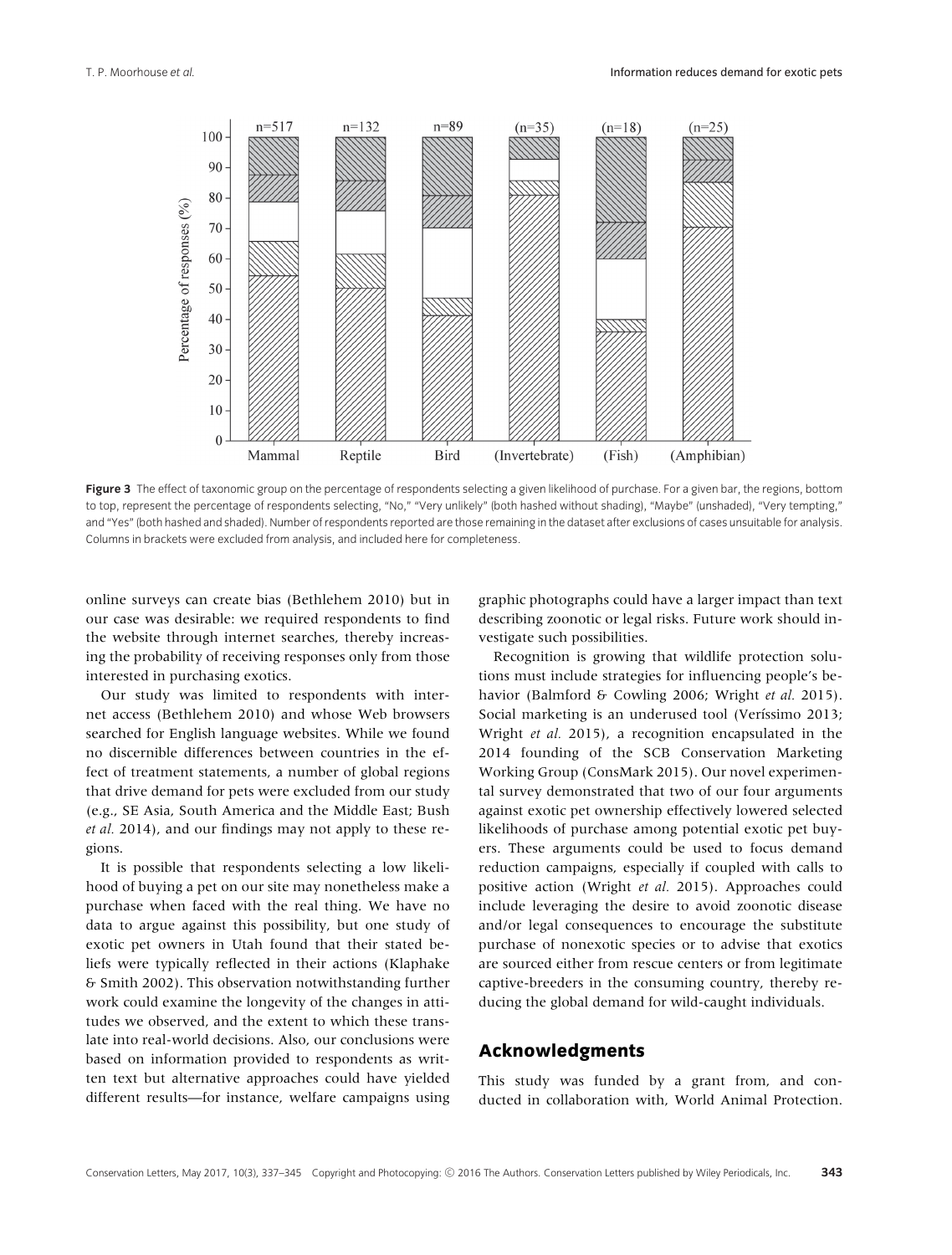Website design and coding were performed by Tom Windsor, Megan Hutchinson and Craig Champion. All research was subject to ethical approval, reference SSD/CUREC1/13-055.

#### **References**

- Ayling, J. (2013). What sustains wildlife crime? Rhino horn trading and the resilience of criminal networks. *J. Int. Wildl. Law Pol.*, **16**, 57-80.
- Baker, S.E., Cain, R., van Kesteren, F., Zommers, Z.A., D'Cruze, N. & Macdonald, D.W. (2013). Rough trade: animal welfare in the global wildlife trade. *Bioscience*, **63**, 928-938.
- Balmford, A. & Cowling, R.M. (2006). Fusion or failure? The future of conservation biology. *Conserv. Biol.*, **20**, 692-695.
- Beetz, J.L. (2005). Role of private owners in the conservation of exotic species. p. 26. Honors Theses, Paper 26, Colby College. [http://digitalcommons.colby.edu/cgi/viewcontent.](http://digitalcommons.colby.edu/cgi/viewcontent.cgi?article=1025context=honorstheses) cgi?article=[1025&context](http://digitalcommons.colby.edu/cgi/viewcontent.cgi?article=1025context=honorstheses)=honorstheses. Accessed 25 September 2015.
- Bethlehem, J. (2010). Selection bias in web surveys. *Int. Stat. Rev.*, **78**, 161-188.
- Born Free (2016). Exotic pets. [http://www.bornfree.org.](http://www.bornfree.org.uk/campaigns/zoo-check/captive-wildlife-issues/exotic-pets/) [uk/campaigns/zoo-check/captive-wildlife-issues/exotic-pets/.](http://www.bornfree.org.uk/campaigns/zoo-check/captive-wildlife-issues/exotic-pets/) Accessed 17 August 2015.
- British Psychological Society (2014). *Code of human research ethics*. British Psychological Society, Leicester, UK.
- Bush, E.R., Baker, S.E. & Macdonald, D.W. (2014). Global trade in exotic pets 2006–2012. *Conserv. Biol.*, **28**, 663-676.
- Challender, D.W., Harrop, S.R. & MacMillan, D.C. (2015). Towards informed and multi-faceted wildlife trade interventions. *Glob. Ecol. Conserv.*, **3**, 129-148.
- Christensen, R.H.B. & Christensen, M.R.H.B. (2015). Package 'ordinal'.
- ConsMark (2015). 6 month progress report. Society for Conservation Biology. [https://conbio.org/images/content](https://conbio.org/images/content_groups/ConsMark/01.04.2016_-_ConsMark_progress_report_Final.pdf) [groups/ConsMark/01.04.2016](https://conbio.org/images/content_groups/ConsMark/01.04.2016_-_ConsMark_progress_report_Final.pdf) - ConsMark progress report [Final.pdf.](https://conbio.org/images/content_groups/ConsMark/01.04.2016_-_ConsMark_progress_report_Final.pdf) Accessed 13 January 2016.
- Courchamp, F., Angulo, E., Rivalan, P. *et al*. (2006). Rarity value and species extinction: the anthropogenic Allee effect. *PLoS Biol.*, **4**, 2405-2410.
- Dalberg, W. (2012). *Fighting illicit wildlife trafficking*. WWF International, Gland, Switzerland.
- D'Cruze, N., Singh, B., Morrison, T., Schmidt-Burbach, J., Macdonald, D.W. & Mookerjee, A. (2015). A star attraction: the illegal trade in Indian Star Tortoises. *Nat. Conserv.*, **13**, 1-19.
- Dilman, D.A. (2007). *Mail and internet surveys: the tailored design method*. John Wiley and Sons, Inc., New Jersey.
- Dutton, A.J., Gratwicke, B., Hepburn, C., Herrera, E.A. & Macdonald, D.W. (2013). Tackling unsustainable wildlife trade. Pages 74-91 in D.W. Macdonald, K.J. Willis, editors. *Key topics in conservation biology 2*. Wiley-Blackwell, Oxford.
- EcoHealth Alliance (2016). EcoHealthy Pets. [http://www.](http://www.ecohealthypets.com/) [ecohealthypets.com/.](http://www.ecohealthypets.com/) Accessed 1 January 2016.
- Engler, M. & Parry-Jones, R. (2007). Opportunity or threat: the role of the European Union in Global Wildlife Trade, TRAFFIC Europe.
- Fernandes-Ferreira, H., Mendonça, S.V., Albano, C., Ferreira, F.S. & Alves, R.R.N. (2012). Hunting, use and conservation of birds in Northeast Brazil. *Biodivers. Conserv.*, **21**, 221- 244.
- Grieser-Johns, A. & Thomson, J. (2005). Going, going, gone: the illegal trade in wildlife in East and Southeast Asia. World Bank, Washington, DC.
- Haken, J. (2011). Transnational crime in the developing world. *Global financial integrity*.
- Harrington, L.A. (2015) International commercial trade in live carnivores and primates 2006–2012: response to Bush et al. 2014. *Conserv. Biol.*, **29**, 293-296.
- Hayman, G. & Brack, D. (2002). International environmental crime: the nature and control of environmental black markets. Background paper for RIIA workshop, Royal Institute of International Affairs. [http://ec europa eu/](http://ec europa eu/environment/docum/pdf/02544_environmental_crime_workshop pdf) [environment/docum/pdf/02544](http://ec europa eu/environment/docum/pdf/02544_environmental_crime_workshop pdf) environmental crime [workshop pdf](http://ec europa eu/environment/docum/pdf/02544_environmental_crime_workshop pdf) (visited March 11, 2015). Royal Institute of International Affairs, London.
- Henn, C. (2015). Here's why exotic animals belong in the wild, not as 'pets' in our backyards. One Green Planet. [http://www.onegreenplanet.org/animalsandnature/reasons](http://www.onegreenplanet.org/animalsandnature/reasons-exotic-animals-do-not-belong-in-our-backyards/) [-exotic-animals-do-not-belong-in-our-backyards/](http://www.onegreenplanet.org/animalsandnature/reasons-exotic-animals-do-not-belong-in-our-backyards/)
- Klaphake, E.A. & Smith, J.L. (2002). An initial assessment of exotic-animal pet owners in Utah: a survey with special emphasis on personal characteristics and expenditure tendencies. *J. Avian Med. Surg.*, **16**, 115-122.
- Krumpal, I. (2013). Determinants of social desirability bias in sensitive surveys: a literature review. *Qual. Quant.*, **47**, 2025-2047.
- Lavorgna, A. (2014). Wildlife trafficking in the Internet age. *Crime Sci.*, **3**, 1-12.
- Lyons, J.A. & Natusch, D.J. (2013). Effects of consumer preferences for rarity on the harvest of wild populations within a species. *Ecol. Econ.*, **93**, 278-283.
- Nijman, V. & Shepherd, C. (2009). Wildlife trade from ASEAN to the EU: issues with the trade in captive-bred reptiles from Indonesia. *TRAFFIC Europe Report for the European Commission*, Brussels, Belgium.
- Pires, S.F. & Moreto, W.D. (2011). Preventing wildlife crimes: solutions that can overcome the 'Tragedy of the Commons'. *Euro. J. Crim. Pol. Res.*, **17**, 101-123.
- Rosenbaum, J.E. (2009). Truth or consequences: the intertemporal consistency of adolescent self-report on the Youth Risk Behavior Survey. *Am. J. Epidemiol.*, **169**, 1388-1397.
- Schultz, P.W. (2002). Knowledge, information, and household recycling: examining the knowledge-deficit model of behavior change. Pages 67-82 in T. Dietz, P.C. Stern, editors. *New tools for environmental protection:*